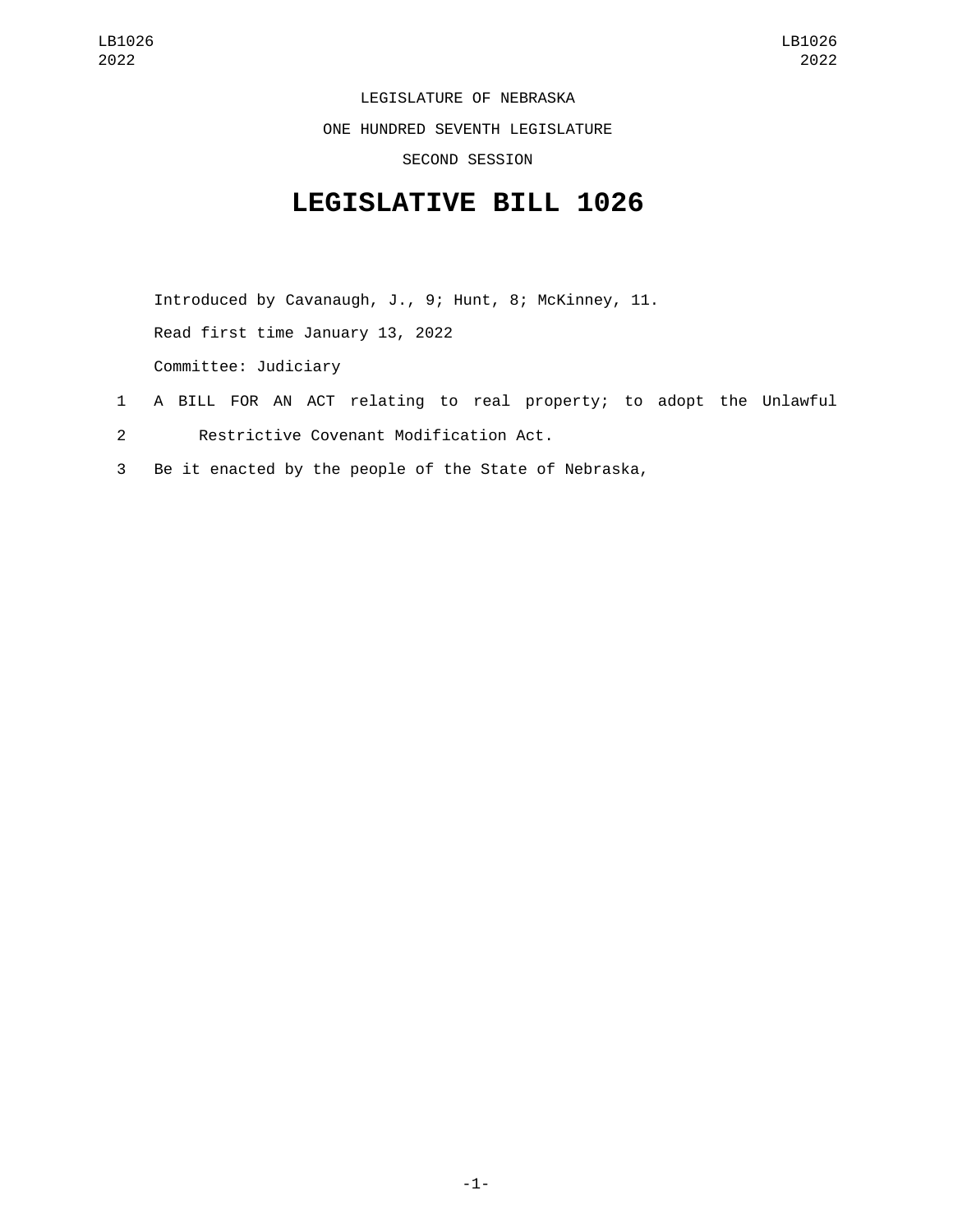| LB1026<br>2022 | LB1026<br>2022                                                            |
|----------------|---------------------------------------------------------------------------|
| 1              | Section 1. Sections 1 to 6 of this act shall be known and may be          |
| $\overline{c}$ | cited as the Unlawful Restrictive Covenant Modification Act.              |
| 3              | For purposes of the Unlawful Restrictive Covenant<br>2.<br>Sec.           |
| 4              | Modification Act:                                                         |
| 5              | (1) Board means the governing board of a common interest community        |
| 6              | association, condominium association, unit owners association,            |
| 7              | residential housing cooperative, or master association;                   |
| 8              | (2) County attorney means the county attorney of the county where         |
| 9              | the property subject to the unlawful restrictive covenant is located;     |
| 10             | (3) Register of deeds means the register of deeds of the county           |
| 11             | where the property subject to the unlawful restrictive covenant is        |
| 12             | located; and                                                              |
| 13             | (4) Unlawful restrictive covenant means a restrictive covenant as         |
| 14             | defined in section 20-317 which may not lawfully be included in any       |
| 15             | transfer, sale, rental, or lease of housing and may not lawfully be       |
| 16             | honored or exercised pursuant to subdivision (6) of section 20-318.       |
| 17             | (1) A person or entity may execute and file a restrictive<br>Sec. 3.      |
| 18             | covenant modification to an unlawful restrictive covenant in accordance   |
| 19             | with the Unlawful Restrictive Covenant Modification Act if the person or  |
| 20             | entity:                                                                   |
| 21             | (a) Holds an ownership interest in property that is subject to the        |
| 22             | unlawful restrictive covenant; or                                         |
| 23             | (b) Is a common interest community association, condominium               |
| 24             | association, unit owners association, residential housing cooperative, or |
| 25             | master association for a parcel of property subject to an unlawful        |
| 26             | restrictive covenant.                                                     |
| 27             | $(2)(a)$ When a parcel of property subject to an unlawful restrictive     |
| 28             | covenant is in a common interest community association, condominium       |
| 29             | association, unit owners association, residential housing cooperative, or |
| 30             | master association, only the board, acting through a majority vote, may   |
| 31             | execute and file a restrictive covenant modification under the act.       |

-2-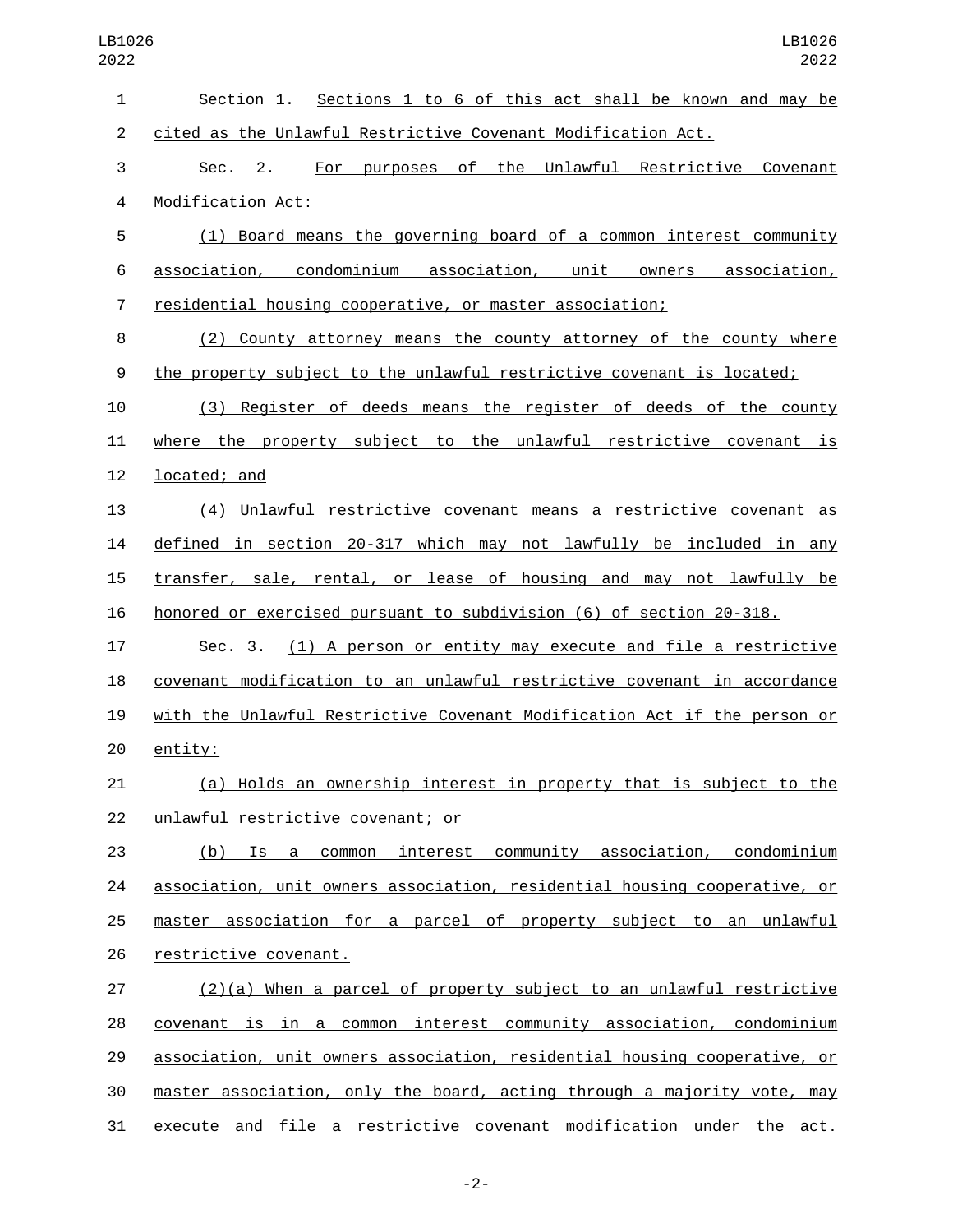Removal of an unlawful restrictive covenant does not require approval of the owners or members of such association or cooperative, notwithstanding any provision of the governing documents of the association or 4 cooperative to the contrary; (b) If the board receives a written request by an owner or member of the association or cooperative that the board exercise its authority to execute and file a restrictive covenant modification under this section, the board shall, within ninety days, investigate any claim of an unlawful restrictive covenant and, if determined to be an unlawful restrictive covenant, shall execute and file a restrictive covenant modification as 11 provided in this section. (c) If a board fails or refuses to execute and file a restrictive covenant modification after it receives a written request by an owner or member as provided in subdivision (2)(b) of this section, the owner or member who made the written request may bring an action to compel the board to file a restrictive covenant modification. Any owner or member who prevails in such an action shall be entitled to recover reasonable attorney's fees and costs from the association or cooperative. (d) The board shall give written notice to all owners or members of the association or cooperative of the restrictive covenant modification along with a copy of such restrictive covenant modification within 22 twenty-one days after receiving a recorded copy of the documents. (3) A restrictive covenant modification shall include: (a) A complete copy of the original instrument containing the unlawful restrictive covenant with the language of the unlawful 26 restrictive covenant stricken; and (b) A petition to modify an unlawful restrictive covenant as 28 provided in subsection (4) of this section.

(4) A petition to modify an unlawful restrictive covenant shall:

 (a) Be signed by the record owner of the property or, in the case of an entity described in subdivision (1)(b) of this section, be accompanied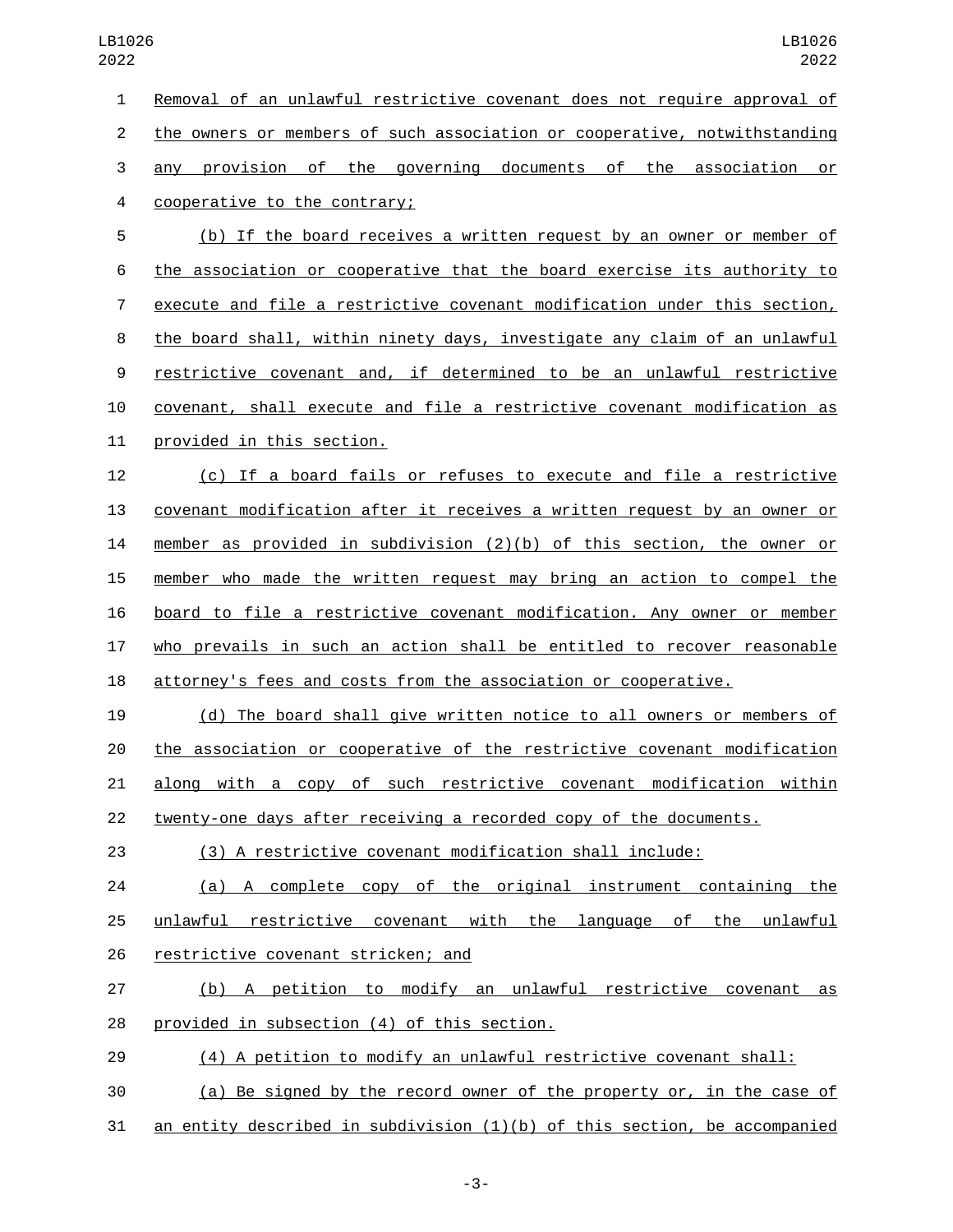| $\mathbf{1}$   | by a certification that a majority of the entity's board has agreed to    |
|----------------|---------------------------------------------------------------------------|
| $\overline{2}$ | the restrictive covenant modification;                                    |
| 3              | Reference the property index number<br>(b)<br>or <u>unique parcel</u>     |
| 4              | identification code of the property for which the original instrument     |
| 5              | containing the unlawful restrictive covenant is recorded; and             |
| 6              | (c) Include any other information that the register of deeds or           |
| 7              | county attorney considers necessary in carrying out the requirements of   |
| 8              | the act.                                                                  |
| 9              | (5) On receipt of a restrictive covenant modification, the register       |
| 10             | of deeds shall submit the restrictive covenant modification together with |
| 11             | a copy of the original instrument referenced in the restrictive covenant  |
| 12             | modification to the county attorney.                                      |
| 13             | (6) Within thirty days after receipt of the restrictive covenant          |
| 14             | modification and the copy of the original instrument from the register of |
| 15             | deeds, the county attorney shall:                                         |
| 16             | (a) Review the restrictive covenant modification and the copy of the      |
| 17             | original instrument to determine:                                         |
| 18             | (i) Whether the original instrument contains an unlawful restrictive      |
| 19             | covenant; and                                                             |
| 20             | (ii) Whether the restrictive covenant modification correctly strikes      |
| 21             | through only the language of the unlawful restrictive covenant; and       |
| 22             | (b) Return the restrictive covenant modification and copy of the          |
| 23             | original instrument to the register of deeds together with the county     |
| 24             | attorney's written determination.                                         |
| 25             | (7) The register of deeds may not record a restrictive covenant           |
| 26             | modification filed under this section unless the county attorney          |
| 27             | determines that the modification is appropriate in accordance with        |
| 28             | subsection (6) of this section. If the county attorney's written          |
| 29             | determination finds that the instrument contains an unlawful restrictive  |
| 30             | covenant, the register of deeds shall record the restrictive covenant     |
| 31             | modification with the language stricken as directed by the county         |